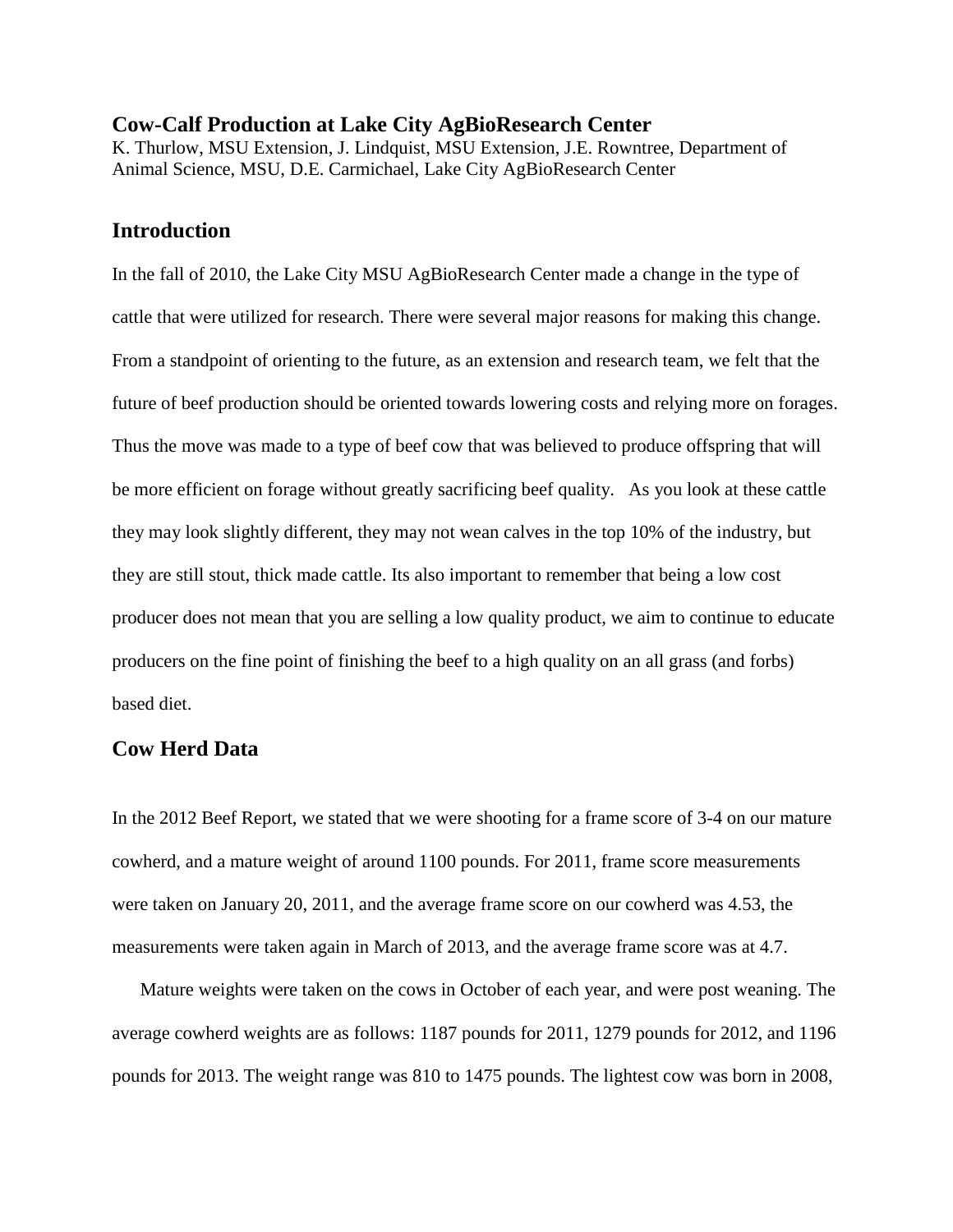so at 3 years of age she weighed 810 pounds, and in 2013 at the age of 5, she weighed 960 pounds.

The cows were also given a Body Condition Score (BCS) at the same time as the weights were taken. Those average BCS scores were: 5.7 for 2012, and 5.5 for 2013. No BCS measurements were taken in the fall of 2012.

There are two cows, 5L Lakota 1736-158, and 5L Sheila 2795-2988, which are serving as foundation females for our herd. Their pedigrees are listed in Figures 1 and 2.

We have also used PCC Jazz Boy 4064W, and 5L Tradesman 1715-6237 as A.I. sires for our herd. We feel that both of these sires fit the program that we are working on. Jazz Boy was born on 7/7/2009, had a birth weight of 60 pounds, and has a 3.5 frame score. He was also the highest selling bull in the 2010 Fall Bull Sale for Pharo Cattle Company. His EPD's are as follows: BW  $-3.4$ , WW  $+39$ , YW  $+50$ , and Milk  $+12$ . The 5L Tradesman 1715-6237 bull was born on February 2, 2007, and he has the following EPD's: BW -2.2, WW +50, YW +94, and Milk +16.

Starting with the 2013 Breeding season, the herd was closed, and we are using Sons of both of these bulls; our efforts are focused on homogenizing the herd. The Jazz Boy sired females are being bred to the Tradesman Sons, and the Tradesman sired females are being bred to Jazz Boy sired sons.

Conducting a pregnancy check each year-monitored conception Rates on the cows. There were 14 open cows in the cowherd  $(n=169)$  in 2011, there were 169 cows exposed. The cows were all checked on October 15, 2011. There were 42 head that were bred via AI on July 1, 2011; the breeding bulls were turned out on July 1, 2014.

There were 7 open cows in the herd  $(n=166)$  in 2012, there were 166 cows exposed. AI conception rate was around 17% in 2012, and breeding bulls were turned out on July 3, 2012,

2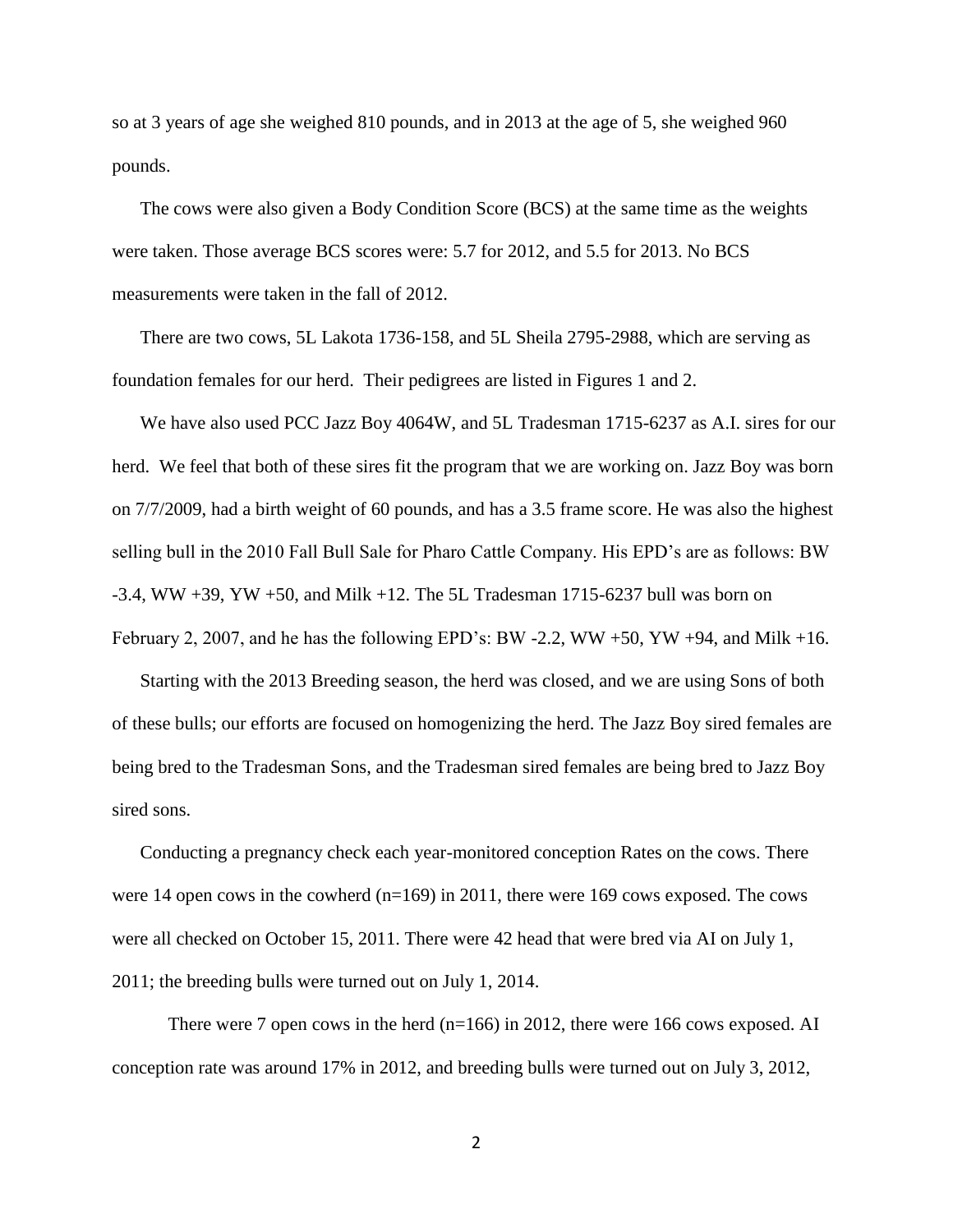and were taken back out on September 6, 2012. The cows were pregnancy checked on October 17, 2012.

In 2013, there were 22 open cows in the herd  $(n=127$  exposed), 15 of them were mature cows, and 7 were open heifers that were roughly 18 months of age at the time they were pregnancy checked. They were pregnancy checked on October 3, 2013. We have been putting intentional breeding pressure on cows to increase long-term herd fertility. We do believe there is a high correlation between fertility, and the ability to finish on grass.

# **Calf Data**

The average adjusted 205-day weaning weight for the 2011 Heifers (n=62) was 566 pounds. The average adjusted 205-day weight for the bulls  $(n=3)$  was 562 pounds. The steers  $(n=$ 63) had an average weight of 598 pounds. The average 205 day weight for the 2012 calf crop was as follows, Heifers (n=57) were 552 pounds, steers (n= 35) were at 605 pounds, and the replacement bulls (n=8) averaged 615 pounds. On the 2013 calf crop, the adjusted 205-day weight for the calf crop was 573 pounds. This weight includes heifers, steers, and the replacement bull calves. If you split those groups into the different sexes, they showed averages that are as follows: 1) steers ( $n=28$ ) averaged 590 pounds, heifers ( $n=40$ ) averaged 555 pounds, and the bull calves (n=7) averaged 601 pounds. These number do not represent the entire calf crops from these respective years, as some of them were below 180 day in age and we were not able to calculate their adjusted 205 day weight.

# **Conclusion**

At the Lake City AgBioResearch Center, we are working to provide information that will help to answer questions many in the grass finishing businesses have. We are uniquely positioned, as

3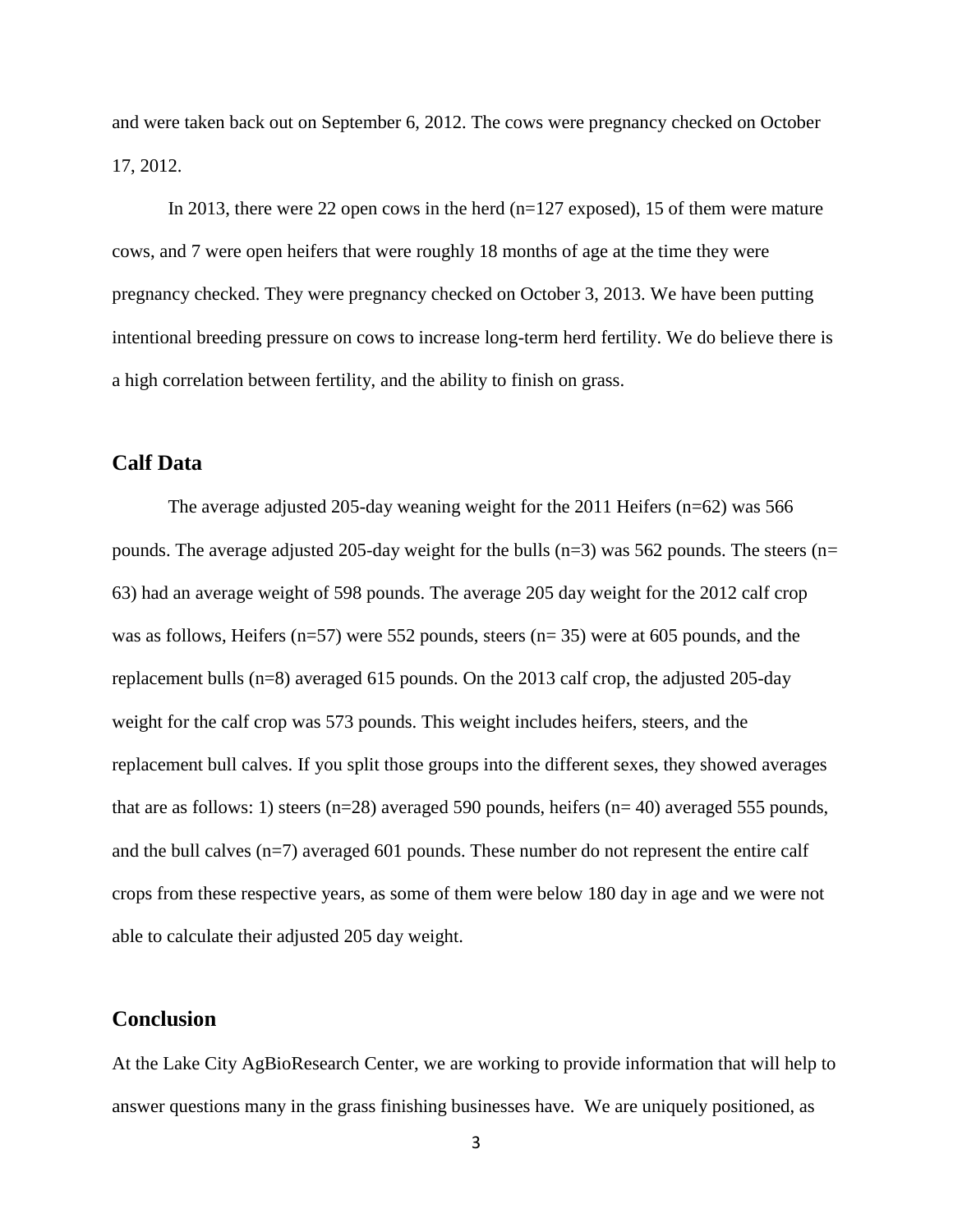we are one of only a handful of facilities in the US conducting this type of research. Although the grass-fed beef industry may be small compared to the traditional feedlot beef system, it is well over a multi billion dollar industry today, and is continually growing. We are not in any way saying that the grain fed feedlot system should or will be replaced any time soon; we are only presenting grass finishing as an option for producers as it may have a special fit in Michigan. Further much of the work being conducted at the Center could be applied in any beef operation. We look forward to continually developing the new genetic base. We envision the continual increase of forages needed to make beef production profitable long term and hope our genetic work can help in this progression.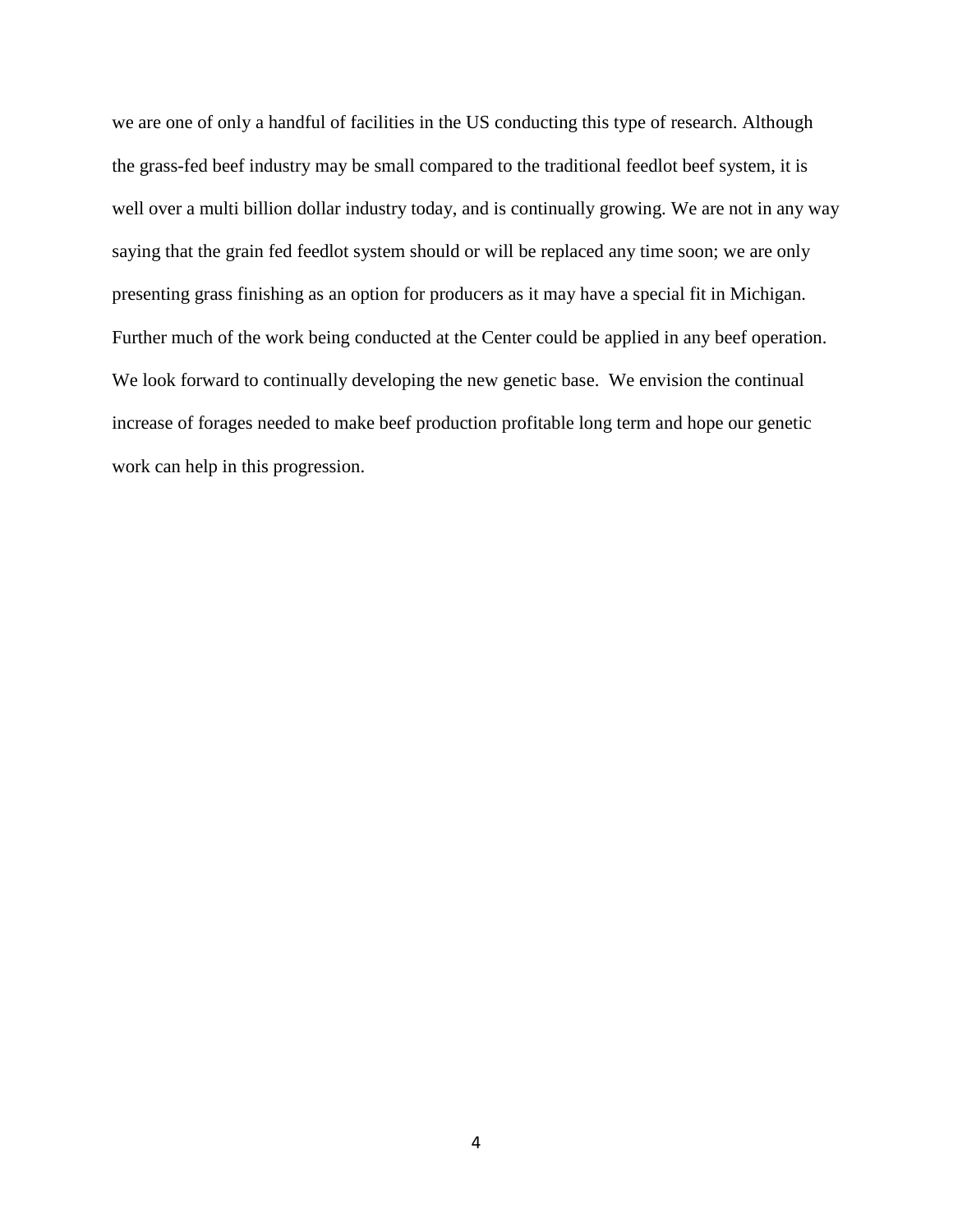

Figure 2. 5L Lakota 1736-158